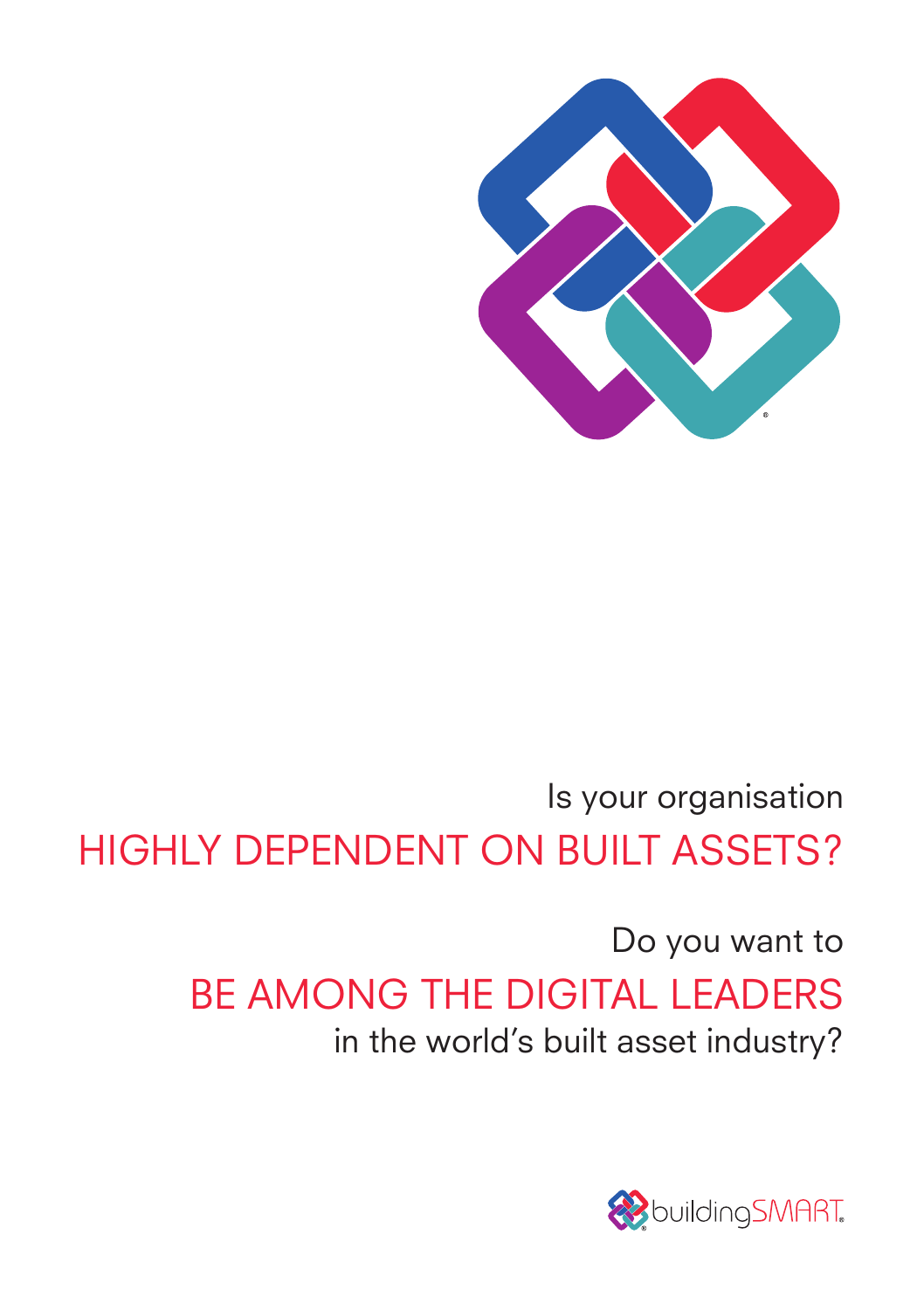## Technology is disrupting traditional business models, and the building and infrastructure industry is ripe for disruptive change.

To date, digitisation and related technology advances have only nominally improved productivity, partly because the built asset industry is a massive and highly fragmented sector. It needs an international body committed to creating and disseminating common, open data standards. buildingSMART meets that need.

Change is necessary and inevitable. To implement faster, better and less costly ways of working, digital transformation is vital.

buildingSMART provides the perfect opportunity to help industry visionaries transform the design, delivery and operation of tomorrow's built assets. International open digital data-sharing standards are critical to this transformation, helping businesses – owners, architects, engineers, contractors and software developers – become global industry leaders.

## Four reasons why you should be part of buildingSMART

## 1 Technology 'know how'

buildingSMART is creating the core technical functionality ("the operating system") for open digital information flows across the built asset industry.

## 2 Process expertise

buildingSMART provides the organisational framework, technical and process support needed to help a multidisciplinary industry develop open standards that support its workflows and those of its customers and supply chains.

## 3 International perspective

buildingSMART, via a worldwide chapter network, helps industry organisations share an unrivalled breadth of international experience in setting standards relating to built asset delivery and operation.

## 4 Global best practice

buildingSMART provides a unique forum in which you can work with other industry organisations to innovate, create competitive advantages, and deliver real business benefits: reduced risks, time savings and lower costs.